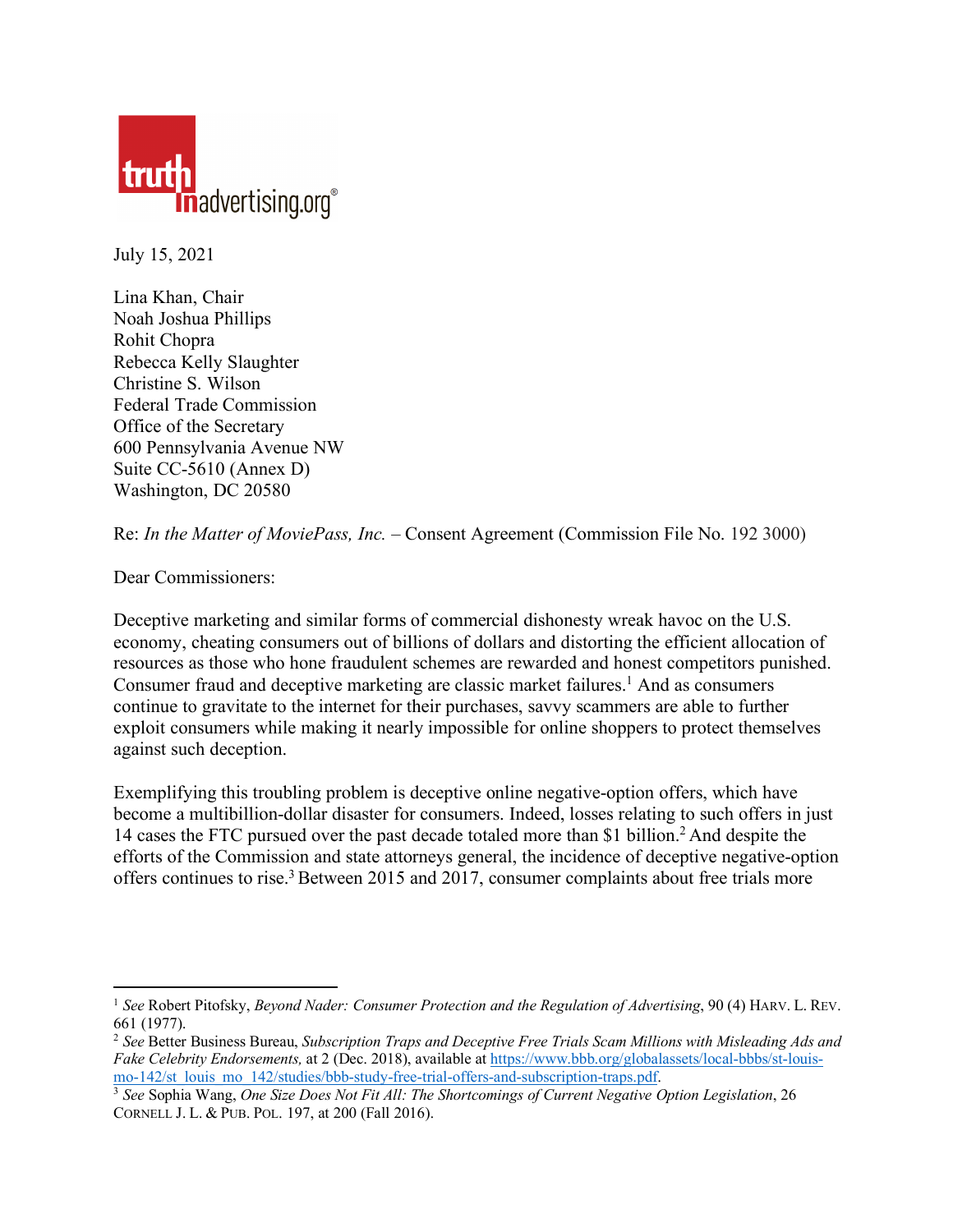than doubled.4 Over that same span, the Better Business Bureau identified nearly 37,000 complaints – the average loss being \$186 per consumer. 5

Unsurprisingly, in 2016, one consumer survey found that unwanted fees associated with trial offers and automatically renewing subscriptions were the biggest financial complaint of consumers.6 Corresponding with this consumer dissatisfaction, more than 100 federal class actions have been filed on behalf of consumers complaining about various negative-option terms and conditions since 2014.7 Further, consumers complaints (very often from senior citizens) concerning negative-option offers are one of the most common types of complaint that TINA.org receives.

Recognizing these realities, and understanding that the central determinant of whether dishonest practices can succeed is the efficacy of law enforcement, in 2010 Congress enacted the Restore Online Shoppers' Confidence Act ("ROSCA"), 15 U.S.C. § 8403, which reads, in pertinent part:

It shall be unlawful for any person to charge or attempt to charge any consumer for any goods or services sold in a transaction effected on the Internet through a negative option feature (as defined in the Federal Trade Commission's Telemarketing Sales Rule in part 310 of title 16, Code of Federal Regulations<sup>8</sup>), unless the person—

(1) provides text that clearly and conspicuously discloses all material terms of the transaction before obtaining the consumer's billing information;

(2) obtains a consumer's express informed consent before charging the consumer's credit card, debit card, bank account, or other financial account for products or services through such transaction; and

(3) provides simple mechanisms for a consumer to stop recurring charges from being placed on the consumer's credit card, debit card, bank account, or other financial account.

By its terms, there can be no doubt that the MoviePass defendants violated ROSCA based on the allegations in the FTC's complaint. <sup>9</sup> This is so because ROSCA should not be narrowly construed as applying only to material disclosures associated with the mechanics of negativeoption transactions. The plain language of the statute makes clear that the rule applies to "all material terms of the transaction," and not some amorphous and undefined subcategory of

 $\overline{a}$ <sup>4</sup> *Id*.

<sup>5</sup> And these numbers are likely low because, *inter alia*, as FTC studies have found, less than 10 percent of fraud victims report their losses. *Id*.

<sup>&</sup>lt;sup>6</sup> See Rebecca Lake, *Report: Hidden Fees Are #1 Consumer Complaint*, updated June 10, 2021, available at https://www.mybanktracker.com/money-tips/money/hidden-fees-consumer-complaint-253387.

 $\frac{7}{\text{See TINA.org}}$ 's Class-Action Tracker, available a[t https://www.truthinadvertising.org/category/class-action-](https://www.truthinadvertising.org/category/class-action-tracker/) $\frac{\text{tracker/}}{8}$  The Telemarketing Sales Rule defines "negative option feature" as "an offer or agreement to sell or provide any

goods or services, a provision under which the customer's silence or failure to take an affirmative action to reject goods or service or to cancel the agreement is interpreted by the seller as acceptance of the offer." 16 C.F.R.  $§310.2(w)$ .

<sup>9</sup> *See In the Matter of MoviePass, Inc., et al.,* No. 192 3000, Complaint, available at https://www.ftc.gov/system/files/documents/cases/192\_3000\_-\_moviepass\_complaint.pdf.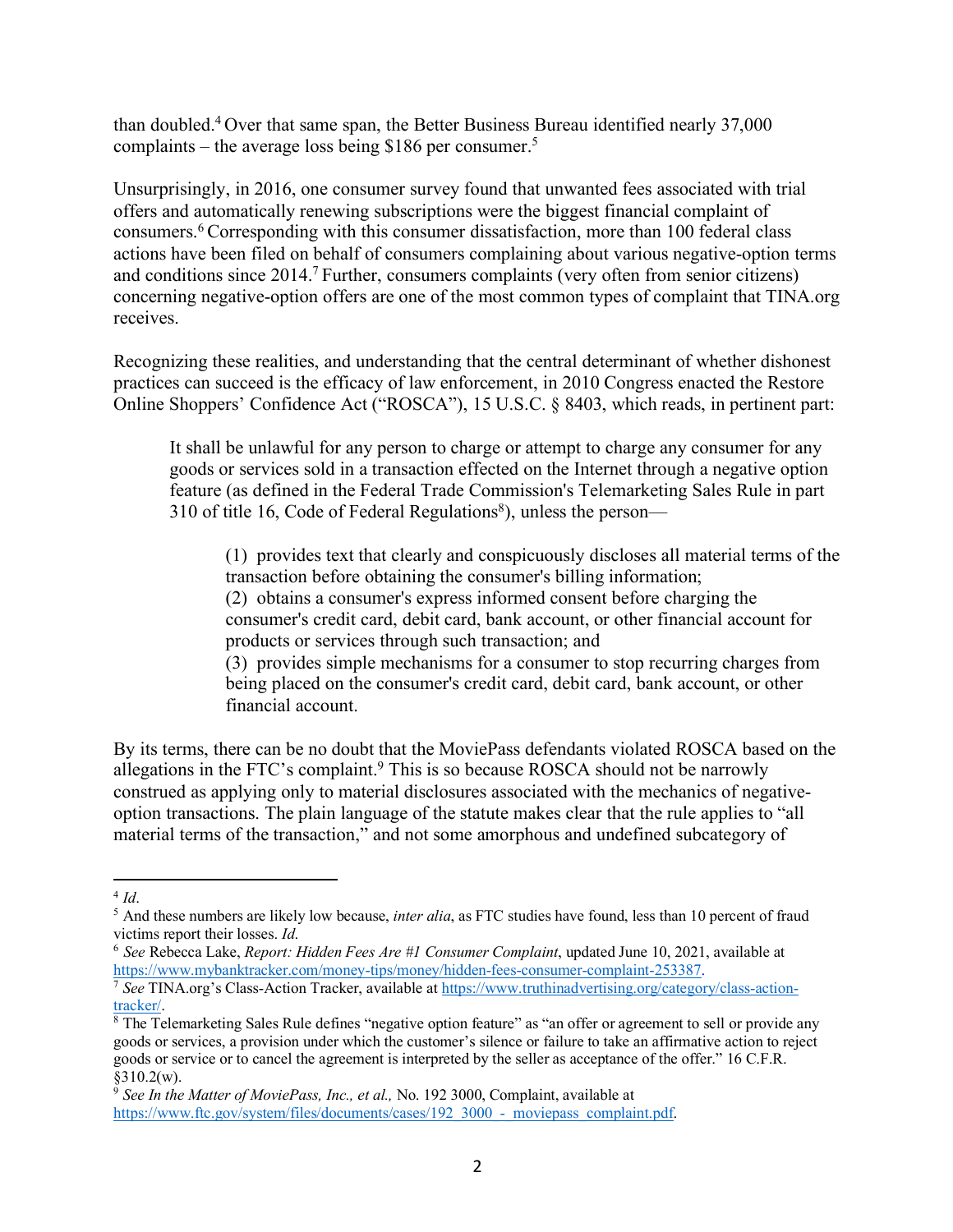material terms. A broad interpretation is consistent with public policy and common sense, while a narrower and unjustified reading of the statute would most certainly mean that a subset of deceptive ROSCA cases will not be covered by the rule.

Indeed, a restrictive interpretation of ROSCA reads an entire clause out of the law, contrary to the cannon against superfluity.10 And such a narrow interpretation results in precisely the kind of strained analysis that the Supreme Court has cautioned against. As the Supreme Court noted, "[t]he problem is a practical one of consumer protection, not dialectics."11 Adopting a construction of "all material terms of the transaction" that would categorically exclude any and all material terms that do not precisely pertain to mechanical negative-option features would create an unnecessary loophole in ROSCA.

Moreover, it will further no public policy and instead serve as an unjust shield against potential liability for merchants who deceive consumers about the characteristics of a good or service in order to lure them into a negative option offer if the FTC chooses to adopt a definition of "all material terms of the transaction" that is so narrow that any savvy wrongdoer can bypass the rule simply by ensuring that the deception used to entice consumers into negative-option offers is front loaded in the transaction process.

In this case, the FTC alleges that defendants went to great lengths to ensure that a substantial minority of its customers were precluded from receiving the primary benefit of the bargain that was, no doubt, the motivation for entering into the negative subscription offer with MoviePass in the first place – "unlimited movies." Indeed, what reasonable consumer would enter into a recurring fee agreement to view unlimited movies knowing that their usage would be severely and arbitrarily throttled? Clearly, unlimited movie viewing was the *sine qua non* for consumers entering into a recurring monthly payment agreement with MoviePass. And because MoviePass deceptively altered the material terms of the transaction, defendants violated ROSCA by failing to disclose "all material terms of the transaction,"12 and failing to secure consumers' express informed consent before charging their financial accounts.13

While it is true that the FTC has heretofore not pursued ROSCA violations focused on the benefits of the bargain that motivate consumers to enter into negative-option subscriptions, the lack of such enforcement actions does not impact the plain language of the statute or the authority granted by Congress. It is the FTC's responsibility and duty to hold wrongdoers accountable using the available arrows in its quiver. As such, TINA.org supports the proposed

 <sup>10</sup> *See Reiter v. Sonotone Corp*., 442 U.S. 330, 339 (1979) ("In construing a statute we are obliged to give effect, if possible, to every word Congress used."); *Colautti v. Franklin*, 439 U.S. 379, 392 (1979) ("a statute should be interpreted so as not to render one part inoperative.").

<sup>11</sup> *United States v. Urbuteit*, 335 U.S. 355, 358 (1948). *See also Kordel v. United States*, 335 U.S. 345, 349 (1948)("[T]here is no canon against using common sense in a criminal law, so that strained and technical constructions do not defeat its purpose by creating exceptions from or loopholes in it."); *United States v. Baker*, 932 F.2d 813, 814-15 (9th Cir. 1991) (following "the Supreme Court's admonitions . . . that courts generally beware the creation of 'loopholes' that have no basis in statutory language.").

<sup>12</sup> *See* 15 U.S.C. § 8403(1).

<sup>13</sup> *See* 15 U.S.C. § 8403(2).